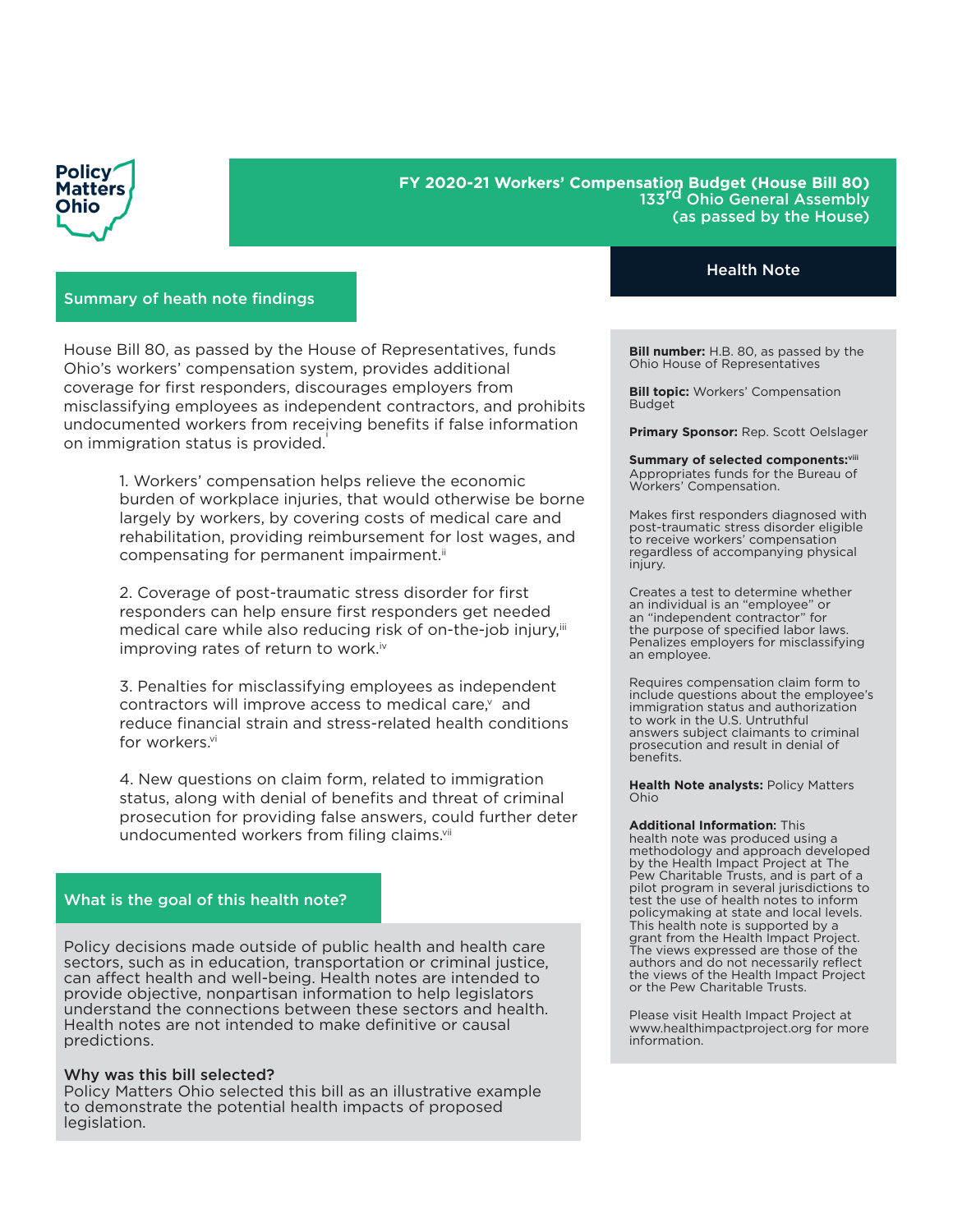

## What are the potential health impacts of H.B. 80?

- 1. Funding Ohio workers' compensation system could improve health outcomes of workers injured at work, increase the likelihood that workers get treatment for acute injuries, reduce financial stress on workers and their families created by workplace injuries, lower the risk of injured workers developing associated anxiety-related health conditions, and help ensure injured workers return to work. $\mathbb{R}^{\infty}$  Employers benefit by being shielded from lawsuits by injured workers.<sup>x</sup> There is strong evidence that prolonged financial strain increases levels of anxiety, depression and risk of suicide. $x<sup>i</sup>$  A fair amount of evidence supports a link between economic stress and physical manifestations of that stress, such as hypertension and heart disease.<sup>xii</sup> A fair amount of evidence suggests workers' compensation premiums, based on employer safety records, encourage employers to put in place safety measures<sup>xiii</sup> that result in fewer on-the-job iniuries.<sup>xiv</sup>
- 2. The health of first responders can benefit from expanded coverage for post-traumatic stress disorder (PTSD). Very strong evidence shows emergency personnel are at least four times more likely to experience PTSD than the general population. $x<sub>v</sub>$  Strong evidence indicates emotional trauma is linked to higher risk of occupation injury,<sup>xvi</sup> hypertension, coronary heart disease, and Type 2 diabetes.<sup>xvii</sup> A fair amount of evidence suggests PTSD reduces the chances a person will return to work,<sup>xviii</sup> and that better workers' compensation insurance coverage for PTSD is likely to result in more first responders seeking help.<sup>xix</sup> Strong evidence indicates psychiatric treatment will reduce PTSD symptoms and help first responders get back to work.<sup>xx</sup>
- 3. Penalizing employers for misclassifying employees as independent contractors will likely increase the number of workers covered by Ohio's workers' compensation insurance system. This provision will extend workers' compensation coverage to some workers currently misclassified as independent contractors, improving worker access to medical care following workplace injury or illness<sup>xxi</sup> and reducing financial stress from missed work and temporary or permanent work limitations due to injury.<sup>xxii</sup>
- 4. Posing questions about immigration status on workers' compensation claim forms, under threat of criminal prosecution for falsifying information, may further discourage undocumented workers from filing claims. Undocumented workers already file for workers' compensation at relatively low rates, xxiii in part out of fear of employer retaliation. xxiv This provision could further shift the financial burden of workplace injuries from employers to undocumented workers and the public health care system.<sup>xxv</sup>

## Methods summary

To complete this health note, staff conducted an expedited literature review using a systematic approach to minimize bias and identify studies to answer each of the identified research questions. The strength of the evidence is quantitatively described and categorized as: not well researched, a fair amount of evidence, strong evidence and very strong evidence. It was beyond the scope of this analysis to consider the fiscal impacts of this bill or the effects any funds dedicated to implementing the bill may have on other programs or initiatives in the state. To the extent that this bill requires funds to be shifted away from other purposes or would result in other initiatives not being funded, policymakers may want to consider additional research to understand the relative effect of devoting funds for this bill relative to another purpose. It should be noted that the workers' compensation system is primarily funded through employer contributions to the insurance system and operates independently of the general revenue fund. A detailed description of the methods is provided in Analysis Methodology on page 8.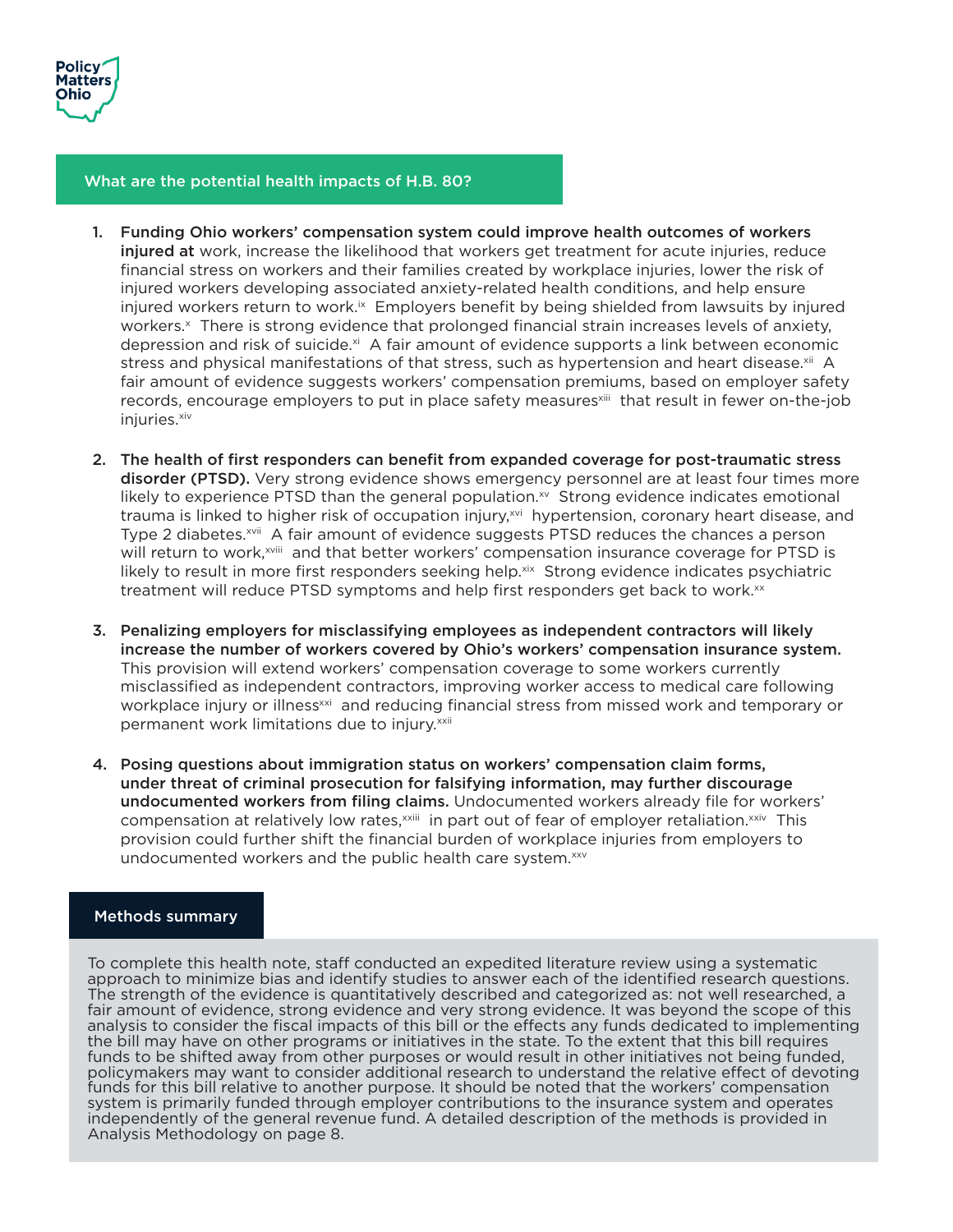

Health Equity

# Workers' Compensation, House Bill 80 (as passed by the House)

Amanda Woodrum, Ben Stein, Emma Schubert

# WHY DOES OHIO'S WORKER' COMPENSATION SYSTEM MATTER?

In fiscal year 2018, in Ohio, there were more than 97,000 workplace injury or illness claims filed with the state workers' compensation insurance program, including 227 workplace deaths. xxvi These workers required medical care, sometimes urgent. Many also required time away from work or became limited in the work they could do (temporarily while recovering or permanently in some cases). xxvii That year, Ohio's workers' compensation insurance program paid \$526.4 million in medical costs, and \$937 million in compensation for earnings losses, temporary and permanent disability, death and rehabilitation, among other things.xxviii Workers' compensation benefits help relieve financial strain of workplace injuries on workers and their families and encourage the use of medical care. There is a fair amount of evidence that prolonged financial stress is linked to anxiety, depression, and suicide as well as physical illnesses such as heart disease, hypertension, asthma, and diabetes.<sup>xxix</sup>

There is also mixed evidence to suggest that the use of "experience rating" to calculate employer premiums, where higher rates are charged to Ohio employers with a history of workplace injuries, promotes greater adoption of safety practices among employers.<sup>xxx</sup> In a review of six separate studies, four found decreased injury or fatality rates in American workplaces when experience rating was implemented, while two were inconclusive. XXXI

House Bill 80 is Ohio's biennial budget bill allocating funds for the Ohio Bureau of Workers' Compensation system for fiscal years 2020 and 2021. XXXII Revenues for Ohio's workers' compensation insurance system come largely from insurance premiums purchased by employers. More than 240,000 Ohio employers secure policies from the Bureau of Workers' Compensation, covering 60% of the state's workforce.xxxiii As passed by the House, HB 80 also included provisions designed to add coverage for some workers, deter others from filing claims, and reverse some cost shifting by employers (see bill components 2-4 described below).

# BILL COMPONENT 1

HB 80 funds the Ohio Bureau of Workers' Compensation insurance program which is designed to alleviate the economic burden on workers and their families from workplace injuries and illnesses.xxxiv

The federal Occupational Safety and Health Act of 1970 requires employers to keep their workplaces free of known hazards likely to cause death or serious injury. *xxxv* Despite this, thousands of workers across the country get killed on the job every year while millions of workers are seriously injured or acquire serious illnesses. xxxvi The economic costs of workplace injuries can be large, and are often borne by the worker, creating a financial trap for workers and their families: Medical costs for the injured worker accumulate while earnings are lost from missed work and injury-related work limitations.<sup>xxxvii</sup>

The purpose of workers' compensation insurance is to alleviate the economic burden on workers and their families from workplace injuries through employer-sponsored insurance coverage for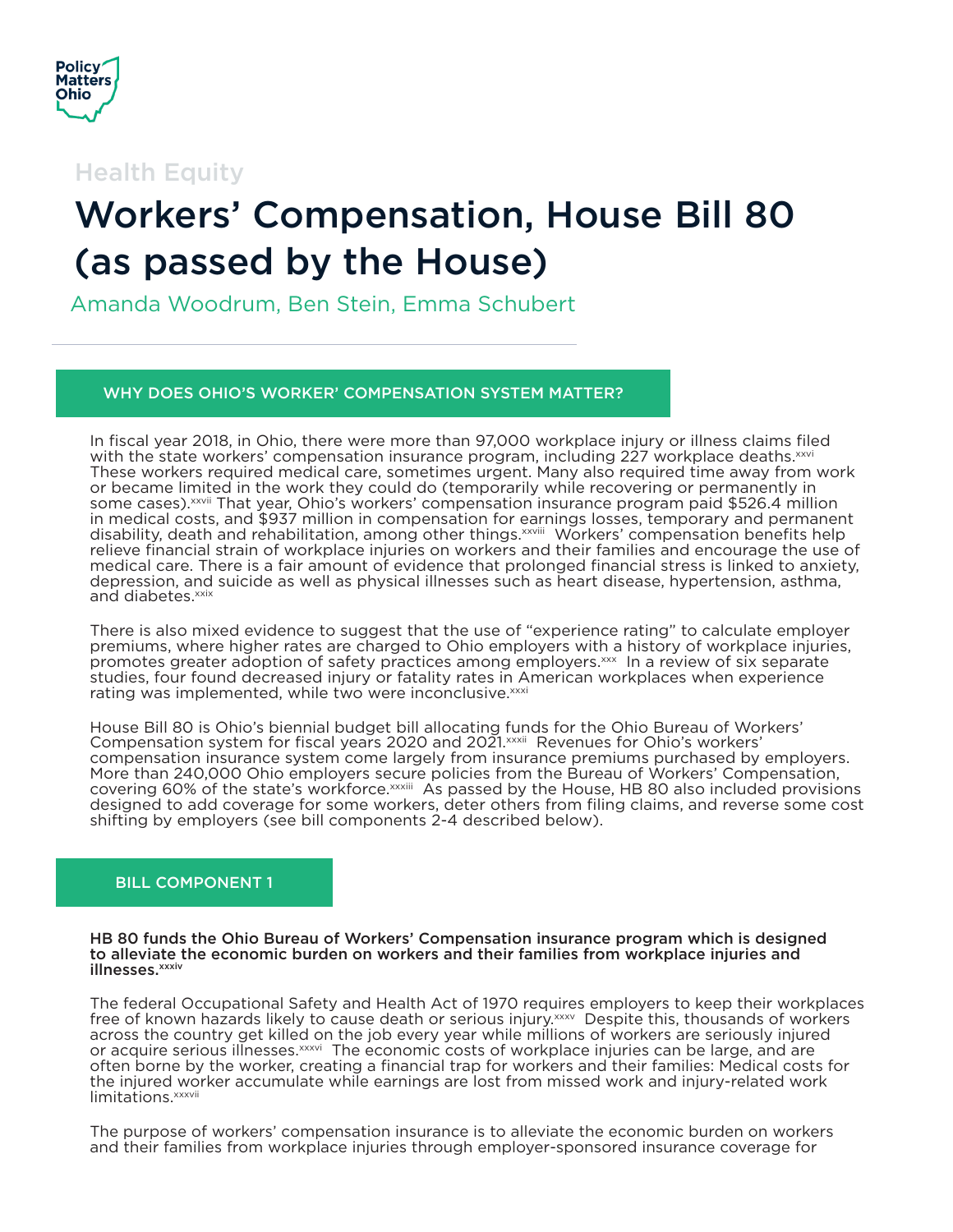related medical costs, rehabilitation, lost wages and reduced future earnings. By creating a fair and balanced administrative system to compensate workers for workplace injuries, both employers and workers benefit from not having to resolve these matters in a costly courtroom battle since covered employers are largely shielded from lawsuits by injured workers.<sup>xxxvii</sup>

Workers' ability to access the full benefits of workers' compensation insurance, however, is limited. This is especially true for low-wage workers, who face considerable barriers to filing, including the threat of retribution and limited knowledge of their rights under the law.xxxix National estimates find that employers pay about 20% of the economic costs of workplace injuries and illnesses and lost wages through workers' compensation insurance. $^{\prime\prime}$  A number of studies show not all workplace injuries are reported, many chronic illnesses occur long after exposure to work-related chemicals, employers use a variety of cost-shifting practices to avoid or reduce liability (see bill components 3 and 4 for examples), and over time it has become increasingly difficult for workers to navigate the system in order to receive payment.<sup>xii</sup> Ultimately, disincentives for workers to file claims that lengthen periods of disability before workers seek treatment are predictive of poorer work-return within one year of treatment, poorer work-retention, and higher pain intensity.<sup>xlii</sup>

# BILL COMPONENT 2

## Expands coverage for post-traumatic stress disorder among first responders.

Under current law, workers who experience emotional trauma are eligible for workers' compensation only when those conditions were the result of a physical injury or work-related illness.<sup>xliii</sup> A worker diagnosed with post-traumatic stress disorder (PTSD) resulting from "cumulative exposure to work-related traumatic events" is not currently eligible for workers' compensation in Ohio, despite evidence that such exposure is "specifically associated with PTSD."<sup>xliv</sup>

House Bill 80, as passed by the House, would make a peace officer, firefighter, or emergency medical worker diagnosed with PTSD eligible to receive compensation and benefits under Ohio's Workers' Compensation Law, regardless of whether the person suffers an accompanying physical injury.<sup>xlv</sup> Expanding workers' compensation eligibility to all first responders diagnosed with PTSD, regardless of whether the person suffers an accompanying physical injury, would bring Ohio law in line with criteria described in the fifth edition of the American Psychiatric Association's Diagnostic and Statistical Manual of Mental Disorders (DSM-5), which includes "witnessing of trauma to others" as a type of exposure to trauma.<sup>xivi</sup> One literature review found that first responders who encounter traumatic events on the job, including rescue workers, emergency personnel, firefighters and police officers, are four to five times more likely than the general population to experience PTSD.<sup>xlvii</sup>

Mental health issues, including PTSD, are associated with increased risk of on-the-job injury and may make people less likely to return to work after an injury or illness.<sup>xlviii</sup> PTSD and anxiety disorders are also associated with "an increased risk of costly chronic medical conditions such as hypertension, coronary heart disease, and metabolic syndromes" that are likely to result in direct and indirect costs to employers.xlix A 2017 meta-analysis found associations between PTSD and coronary heart disease, stroke and Type 2 diabetes.<sup>1</sup> In 2016, those conditions respectively were the first, fourth and seventh<sup>ii</sup> leading causes of death in Ohio.<sup>Iii</sup>

One meta-analysis found strong evidence that "psychotherapy interventions are beneficial for helping" people recover from work-related PTSD and return to work.<sup>!!!!</sup> Workers' compensation insurance coverage could encourage more people to seek treatment: One meta-analysis found "lack of insurance coverage [for mental health care] usually translates into lack of treatment services, which has radiating costs," including "debilitating impairment."liv

## BILL COMPONENT 3

Creates a test to determine whether an individual is an "employee" or an "independent contractor" for the purpose of Workers' Compensation, Unemployment Compensation, and the Income Tax Law. Prohibits and penalizes employers for misclassifying an employee.

The U.S Bureau of Labor Statistics identifies four categories of alternative or nonstandard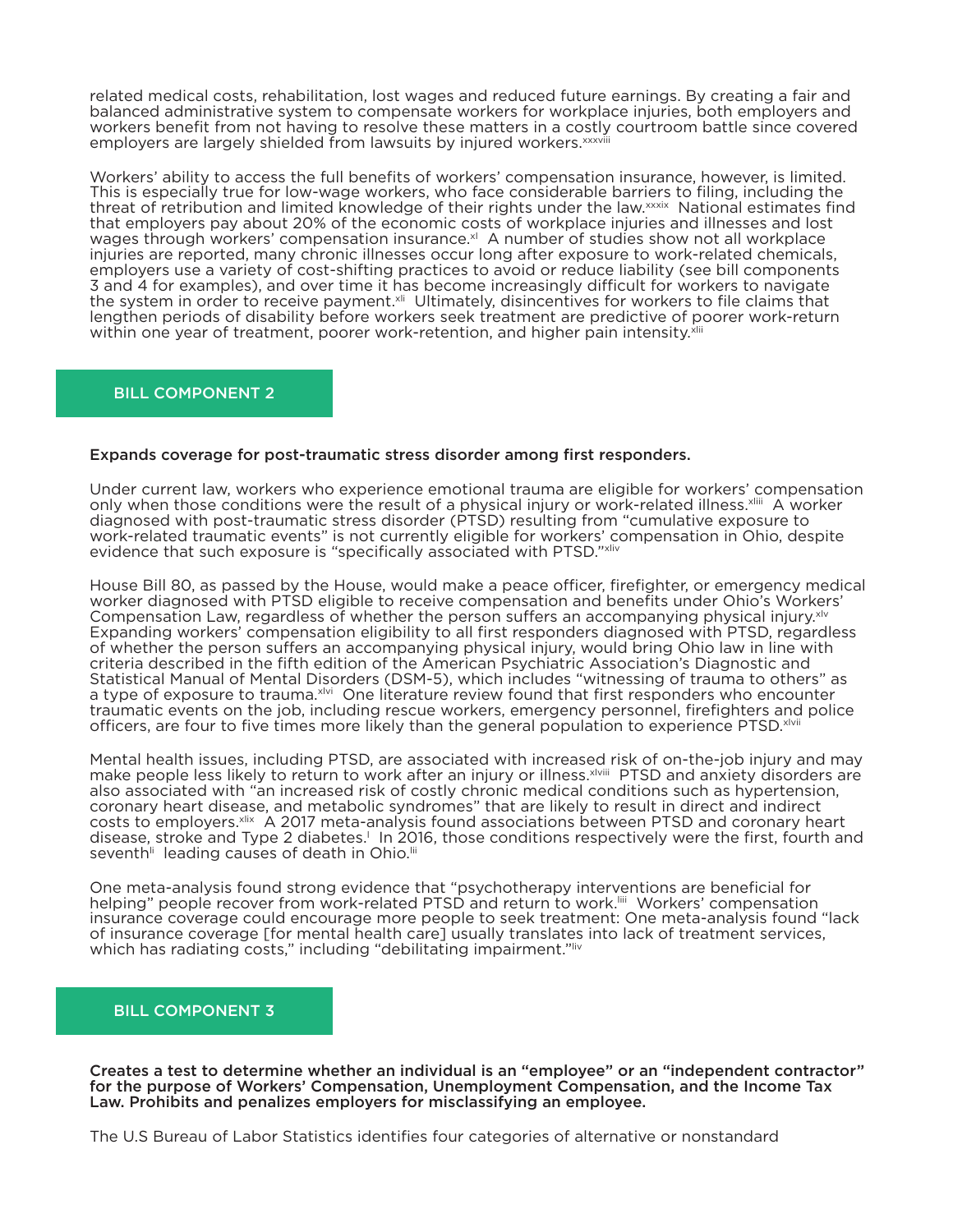employment arrangements including "independent contractors."<sup>Iv Ivi</sup> Misclassifying employees as "independent contractors" enables employers to avoid paying these workers health and other benefits or including them in their workers' compensation coverage.<sup>[vi]</sup> Unlike employees, independent contractors are not entitled to employer benefits including workers' compensation coverage.

Studies of work-related injuries found higher physical and mental injury rates among workers with nonstandard arrangements, exacerbated by inadequate safety training and the lack of paid sick leave.lviii Employers misclassifying employees as independent contractors bear less responsibility for the health and safety of their workers, which can lead to unnecessary fatalities and serious injuries.<sup>[1</sup>]

This amendment, if enacted, would adopt the IRS three-part general rule for determining whether a worker is an employee or an independent contractor.<sup>1x</sup> This test is based on the relationship between payer/payee and the extent to which the payer has behavioral and financial control, and penalizes employers for misclassifying employees. Of the most common tests for classification of workers, the IRS test is the least restrictive for employers—fewer independent contractors would have to be reclassified as employees than if the Department of Labor or the "ABC" test were employed.<sup>|xi</sup> Regardless, adoption of the test and penalties for noncompliance will likely discourage misclassification.

By encouraging more employers to properly classify their workforce as employees, this bill would extend workers' compensation protections to a larger share of workers, improving their health and safety outcomes.<sup>[xii</sup> This could also mitigate financial stress of health care costs, lost wages or limited work abilities on employees suffering workplace injuries. As previously mentioned, financial stress has been linked to increased rates of anxiety, depression, dysthymia, and suicide as well as stress-related physical issues such as heart disease, hypertension and diabetes.<sup>Ixiii</sup>

Once correctly classifying workers as employees, employers would then be required to pay into the workers' compensation system, as well as other mandated insurance programs and payroll taxes, thereby increasing local, state and federal government revenues.<sup>[xiv</sup>]

# BILL COMPONENT 4

Changes the workers' compensation claim form to include three questions for workers related to the immigration status of the worker and/or their family. If answered untruthfully the worker will be denied benefits and subject to criminal prosecution for fraud.

Employers hire undocumented immigrant workers, and immigrants in general, for some of the most dangerous jobs, such as warehousing, construction, and agriculture.<sup>1xv</sup> Despite hazards faced by these workers, employers of immigrants and undocumented workers frequently fail to provide adequate safety training or safety equipment.<sup>Ixvi</sup> As a result, immigrant workers "face abnormally high rates of workplace injuries and fatalities."<sup>Ixvii</sup>

Although immigrant workers are injured at high rates, nationally, they are less likely to file for workers' compensation or report their injury to employers.lxviii According to one study on immigrant Latinx<sup>Ixix</sup> workers across the country, a majority of Latinx workers suffering workplace injuries do not file claims for workers' compensation.<sup>[xx</sup> These workers may fear that filing claims will lead to employer retribution such as job loss or demotion.<sup>|xxi</sup> Undocumented workers also fear deportation and detainment.<sup>Ixxii</sup> Cultural and linguistic barriers, as well as lack of familiarity with the health care system, also make immigrant and undocumented workers less likely to apply for benefits.<sup>[xxiii</sup>

This provision may further disincentivize undocumented workers from filing injury claims against their employers. This would shift the economic burden of workplace injuries to undocumented workers from employers to workers, their families, and the public health care system.<sup>Ixxiv</sup> Undocumented workers are more likely to be uninsured than citizens, making them reluctant to get medical care until it is an emergency and then seeking more expensive emergency room care they cannot afford.<sup>Ixxv</sup> The costs of a workplace injury—including hospital bills and earnings losses—can lead to financial stress, which is linked to increased rates of anxiety, depression, dysthymia, and<br>suicide, as well as physical health problems such as heart disease, hypertension and diabetes. [xxvi Some of the medical costs from hospitals will go uncompensated, at which point the hospital will seek taxpayer subsidies and or increase prices of medical care for everyone.

This amendment could also incentivize some employers in dangerous industries to hire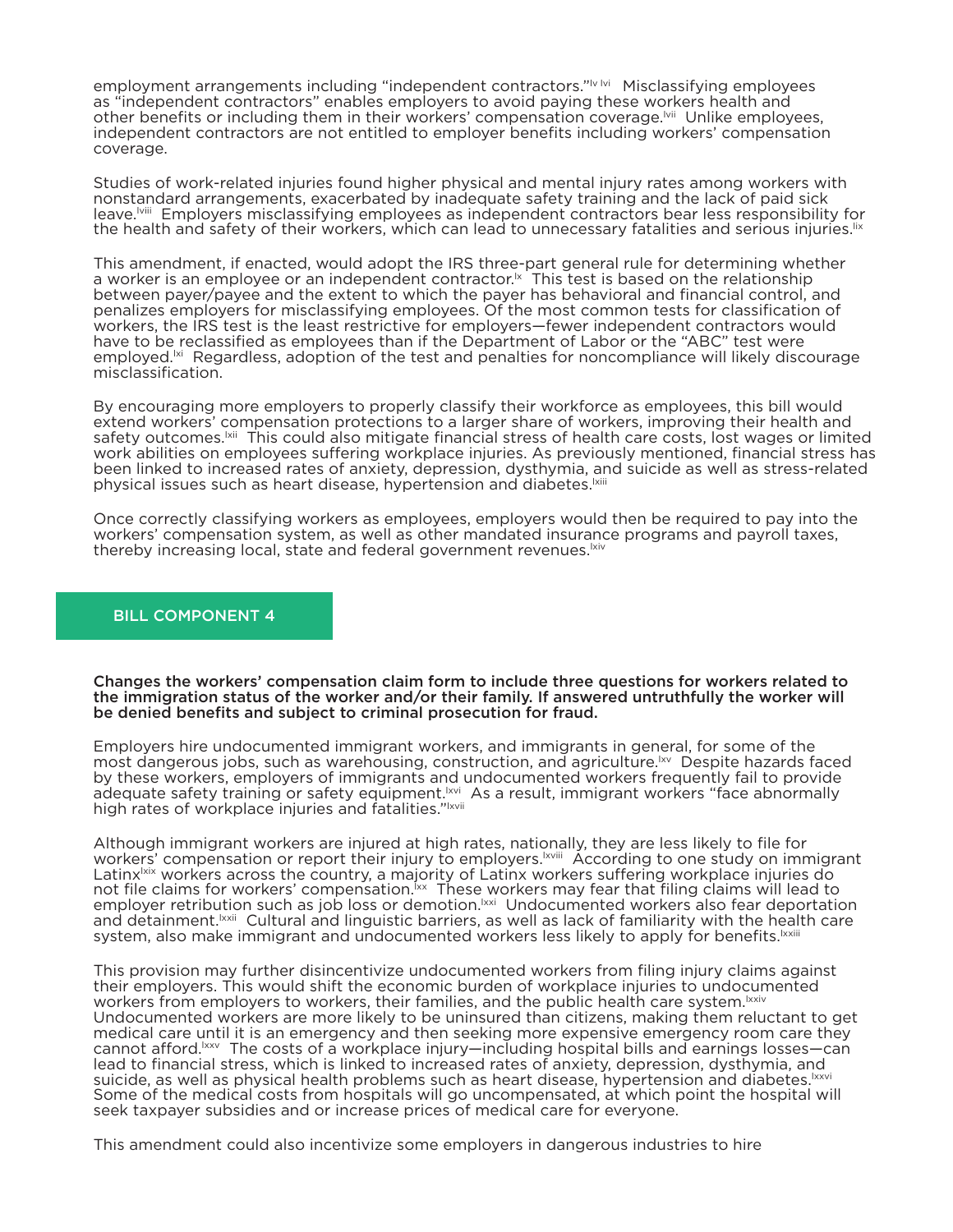undocumented workers to reduce workers' compensation premiums, since these workers will be even less likely to file claims. It could also further reduce employer motivation to install safety measures. A review of the research found that "for unauthorized workers, immigration status can be a potent source of potential abuse and exploitation by supervisors that may, in fact, contribute to more accidents."Ixxvii This abuse and exploitation not only affects undocumented immigrants but entire workplace environments, ultimately reducing workplace safety for all employees.

# RESEARCH METHODOLOGY

Once the bill was selected, the research team hypothesized the bill's likely impacts, including health outcomes. The bill components were mapped into steps on a pathway of impacts. Research questions and a list of keywords to search were developed. We reached consensus on the final conceptual model, research questions, contextual background questions, keywords, and keyword combinations. External subject matter experts reviewed a draft of the note. A copy of the conceptual model is available upon request.

Our six research questions related to the bill components examined:

- 1. To what extent do workers' compensation benefits affect injured workers' use of medical services? How does this affect workers' health?
- 2. To what extent do workers' compensation payments alleviate financial strain from inability to work? How does this affect health?
- 3. To what extent do the potential costs of workers' compensation premium increases incentivize employers to take actions that improve workplace safety?
- 4. To what extent does access to health care affect PTSD in first responders?
- 5. What are the benefits to employers for misclassifying workers? How does it affect employees?
- 6. What is the impact of deterring undocumented workers from filing claims?

We then conducted an expedited literature review<sup>lxxviii</sup> using a systematic approach to minimize bias and answer each of the identified research questions. We limited the search to systematic reviews and meta-analyses of studies first, since they provide analyses of multiple studies or address multiple research questions. If no appropriate systematic reviews or meta-analyses were found for a specific question, we searched for nonsystematic research reviews, original articles, and research reports from U.S. agencies and nonpartisan organizations. The search was limited to electronically available sources published between January 2014 and January 2019. However, research cited by these sources were also explored, some of which may have been outside these dates.

We searched PubMed and EBSCO databases along with the following leading journals to explore each research question: The American Journal of Public Health, Social Science and Medicine, Health Affairs. For all searches, the team used the following key terms: Workers' compensation, injury recovery, return to work, access to health care, post-traumatic stress disorder, PTSD, first responders, workplace injuries, undocumented workers, worker misclassification, financial stress, independent contractor, contingent workers, undocumented, insurance, health outcomes, workplace safety, treatment delay, financial burden.

We also searched the websites of subject matter experts including National Employment Law Project, the Occupation Safety & Health Administration at the Department of Labor, The National Institute for Occupational and Safety and Health Center for Workers' Compensation Studies, the Ohio Legislative Service Commission, and the Ohio Bureau of Workers' Compensation.

After following the above protocol, the team screened titles, and excluded 80 that did not meet inclusion criteria. They reviewed the remaining 224 abstracts, xxix and identified

22 articles for full-text review, excluding 202 abstracts that did not meet inclusion criteria. Four of those articles failed to meet inclusion criteria; the remaining 18 were included in the health note. In addition, the team identified four peer-reviewed articles through the original articles and identified one resource with relevant research outside of the peer-reviewed literature. A final sample of 20 resources was used to create the health note. In addition, the team used seven references to provide contextual information.

Of the studies included, the strength of the evidence was qualitatively described and categorized as: not well researched, mixed evidence, a fair amount of evidence, strong evidence, or very strong evidence. The evidence categories were adapted from a similar approach from another state.<sup>lxxx</sup>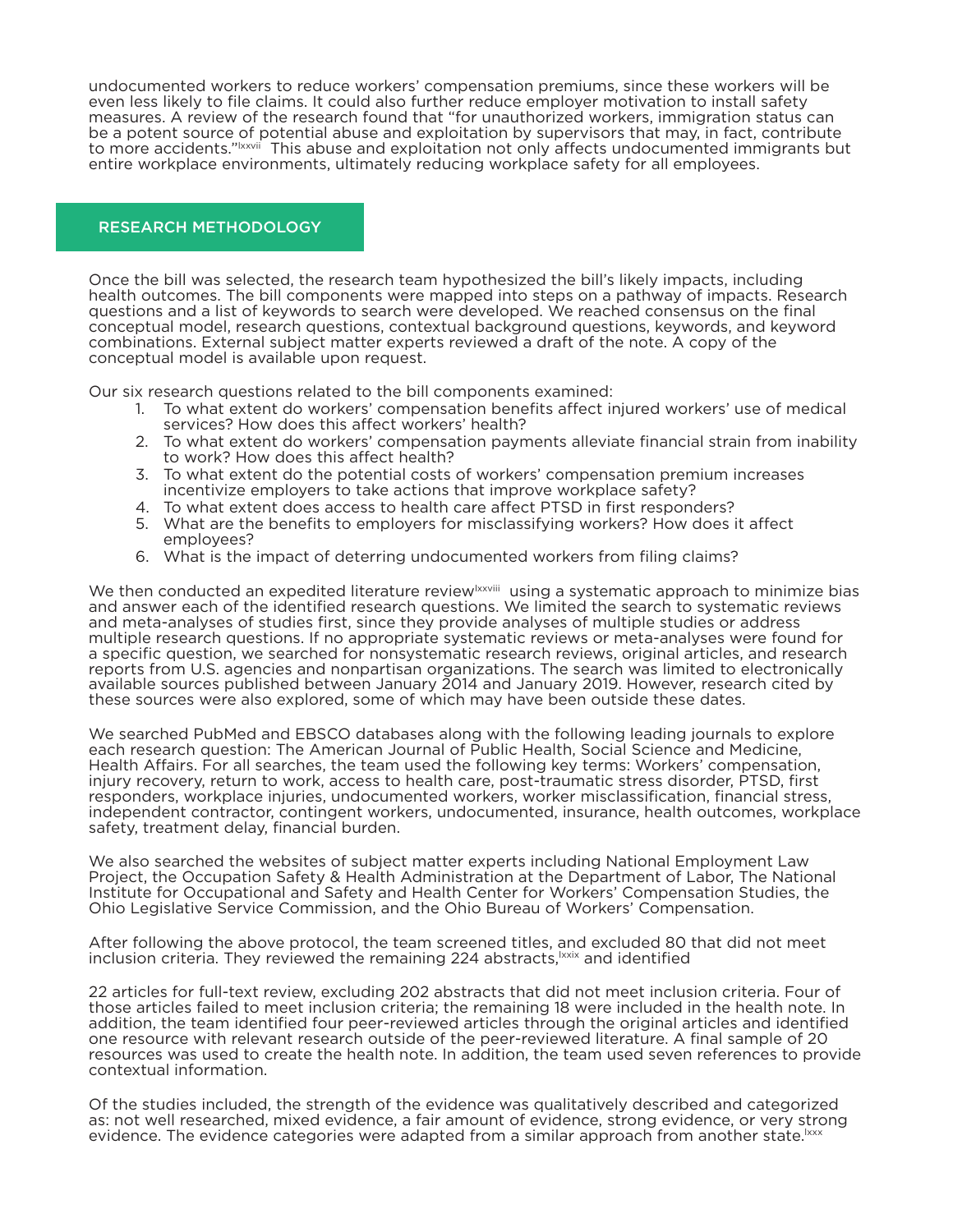Very strong evidence: The literature review yielded robust evidence supporting a causal relationship with few if any contradictory findings. The evidence indicates that the scientific community largely accepts the existence of the relationship.

Strong evidence: The literature review yielded a large body of evidence on the association, but the body of evidence contained some contradictory findings or studies that did not incorporate the most robust study designs or execution or had a higher than average risk of bias; or some combination of those factors.

A fair amount of evidence: The literature review yielded several studies supporting the association, but a large body of evidence was not established; or the review yielded a large body of evidence but findings were inconsistent with only a slightly larger percent of the studies supporting the association; or the research did not incorporate the most robust study designs or execution or had a higher than average risk of bias.

Mixed evidence: The literature review yielded several studies with contradictory findings regarding the association.

Not well researched: The literature review yielded few if any studies or yielded studies that were poorly designed or executed or had high risk of bias.

## ACKNOWLEDGEMENTS

This health note benefits from the insights and expertise of J. Paul Leigh, Ph.D. Economics, U.C. Davis Center for Health Care Policy and Research, Debbie Berkowitz, Worker Health & Safety Program Director, National Employment Law Project, and Emily Brown, Staff Attorney at Advocates for Basic Legal Equality, Inc.



## POLICY MATTERS OHIO

Cleveland Office 3631 Perkins Ave, Suite 4C-East Cleveland, OH 44114 Phone: (216) 361-9801

policymattersohio.org

Columbus Office 125 East Broad Street, 4th Floor Columbus, OH 43215 Phone: (614) 221-4505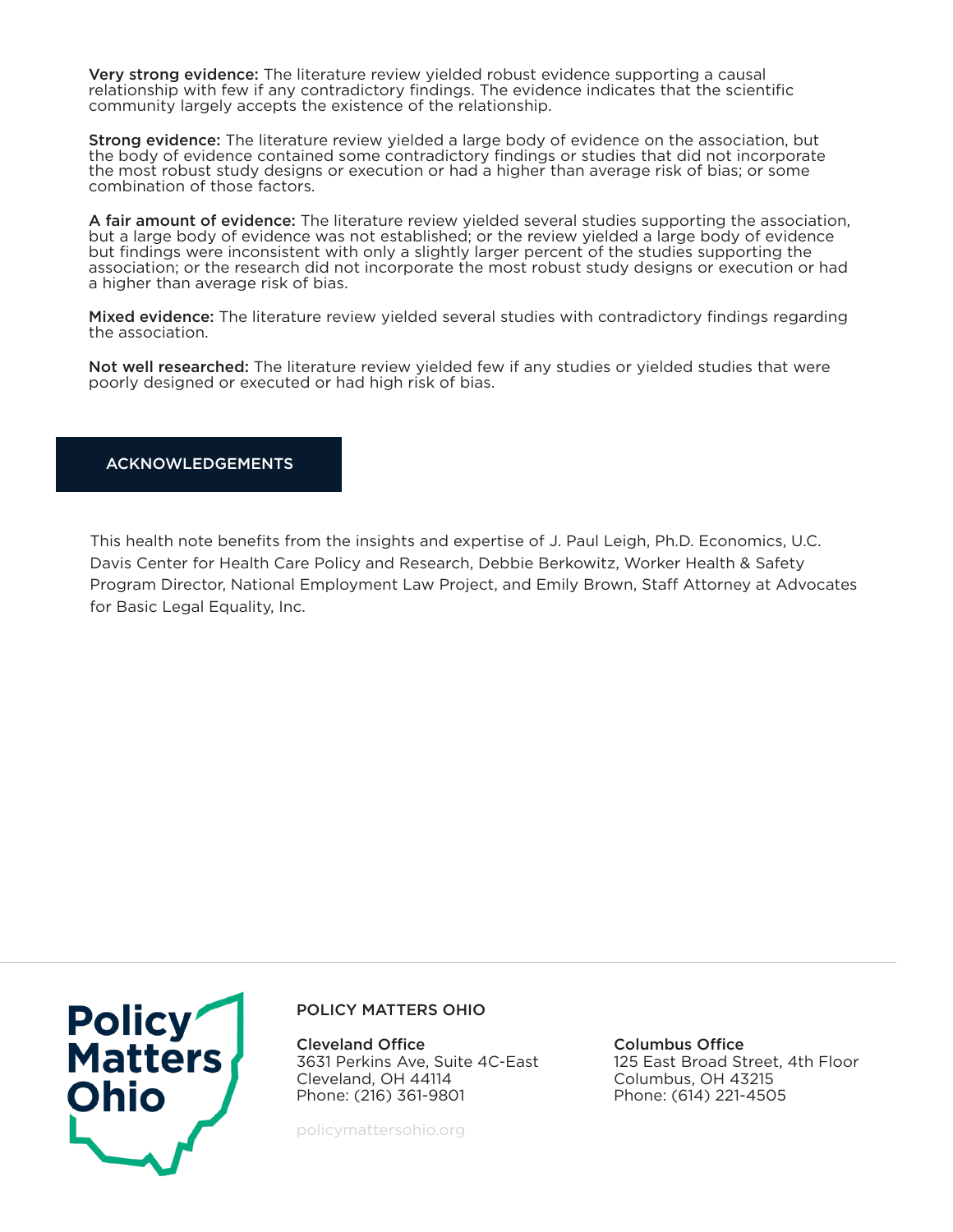

# Endnotes

Am. Sub. House Bill 80, as passed by the Ohio House of Representatives, 133rd General Assembly, 2019. http://bit.ly/AmSubHB80

ii Occupational Safety & Health Administration (OSHA), US Dept. of Labor, Adding Inequality to Injury: The Costs of Failing to Protect Workers on the Job (2015) at https://www.osha.gov/Publications/ inequality\_michaels\_june2015.pdf.

iii Palmer, K. T., Harris, E. C., & Coggon, D. (2008). Chronic health problems and risk of accidental injury in the workplace. Occupational and environmental medicine, 65(11), 757–764. doi:10.1136/ oem.2007.037440 (Cited in Wise—See note 1.)

iv Hensel, J. M., Bender, A., Bacchiochi, J., & Dewa, C. S. (2011). Factors associated with working status among workers assessed at a specialized workers' compensation board psychological trauma program. American Journal of Industrial Medicine, 54(7), 552-559. (Cited in Wise, Work-related trauma—See note X.)

v Ruckelshaus, K., Gao , C. (2017). Independent Contractor Misclassification Imposes Huge Costs on Workers and Federal and State Treasuries. National Employment Law Project.

vi Mucci, N., Giorgi, G., Roncaioli, M., Perez, J., Arcangeli, Giulio. (2016). The correlation between stress and economic crisis: a systematic review. Neuropsychiatric Disease and Treatment. 12: 983-993. vii Gany, F., Novo, P., Dobslaw, R., Leng, J. (2014). Urban occupational health in the Mexican and Latino/Latina immigrant population: A literature review. Journal of Immigrant and Minority Health, 16(5), 846-855.

viii This health note is based on the bill as passed by the House of Representatives. http://bit. ly/2ZvIJSw.

ix See Mucci, note X.

x Szymendera, D., S. (2017). Workers' Compensation: Overview and Issues. Congressional Research Service.

xi See Mucci, note X.

xii See Mucci, note X.

xiii Ohio Bureau of Workers' Compensation. Rating Plan Information. http://bit.ly/OBWCExpRating. Accessed June 19, 2019.

xiv Lengagne, Pascale. Experience Rating and Work-Related Health and Safety. Journal of Labor Research. March 2016, Vol. 37 Issue 1, p69-97. Accessed through EBSCOHost, June 19, 2019. xv Wise, E. A., & Beck, J. G. (2015). Work-related trauma, PTSD, and workers compensation legislation: Implications for practice and policy. Psychological Trauma: Theory, Research, Practice, and Policy, 7(5), 500-506. http://dx.doi.org/10.1037/tra0000039

xvi Palmer, K. T., Harris, E. C., & Coggon, D. (2008). Chronic health problems and risk of accidental injury in the workplace. Occupational and environmental medicine, 65(11), 757–764. doi:10.1136/ oem.2007.037440 (Cited in Wise—See note 1.)

xvii Edmondson, D., & von Känel, R. (2017). Post-traumatic stress disorder and cardiovascular disease. The Lancet. Psychiatry, 4(4), 320–329. doi:10.1016/S2215-0366(16)30377-7. https://www.ncbi. nlm.nih.gov/pmc/articles/PMC5499153/

xviii Hensel, J. M., Bender, A., Bacchiochi, J., & Dewa, C. S. (2011). Factors associated with working status among workers assessed at a specialized workers' compensation board psychological trauma program. American Journal of Industrial Medicine, 54(7), 552-559. (Cited in Wise, Work-related trauma—See note 1.)

xix Wise, Work-Related Trauma (See note 1.)

xx Torchalla, I., & Strehlau, V. (2018). The Evidence Base for Interventions Targeting Individuals with Work-Related PTSD: A Systematic Review and Recommendations. Behavior Modification, 42(2), 273– 303. https://doi.org/10.1177/0145445517725048

xxi See Ruckelshaus, note X.

xxii See Mucci, note X.

xxiii Gany, F., Novo, P., Dobslaw, R., Leng, J. (2014). Urban occupational health in the Mexican and Latino/Latina immigrant population: A literature review. Journal of Immigrant and Minority Health, 16(5), 846-855.

xxiv Bonnar Prado, J., Mulay, R., P., Kasner, J., E., Bojes, K., H., Calvert, M., G. (2017). Acute Pesticide-Related Illness Among Farmworkers: Barriers to Reporting to Public Health Authorities. Journal of Agromedicine 22(4): 385-405. See also: Gany et al. Urban occupational health, note X.) xxv See note 8.

xxvi Ohio Bureau of Workers' Compensation, Fiscal Year 2018 Annual Report (BWC year-end statistics). http://bit.ly/OBWCAnnRptFY2018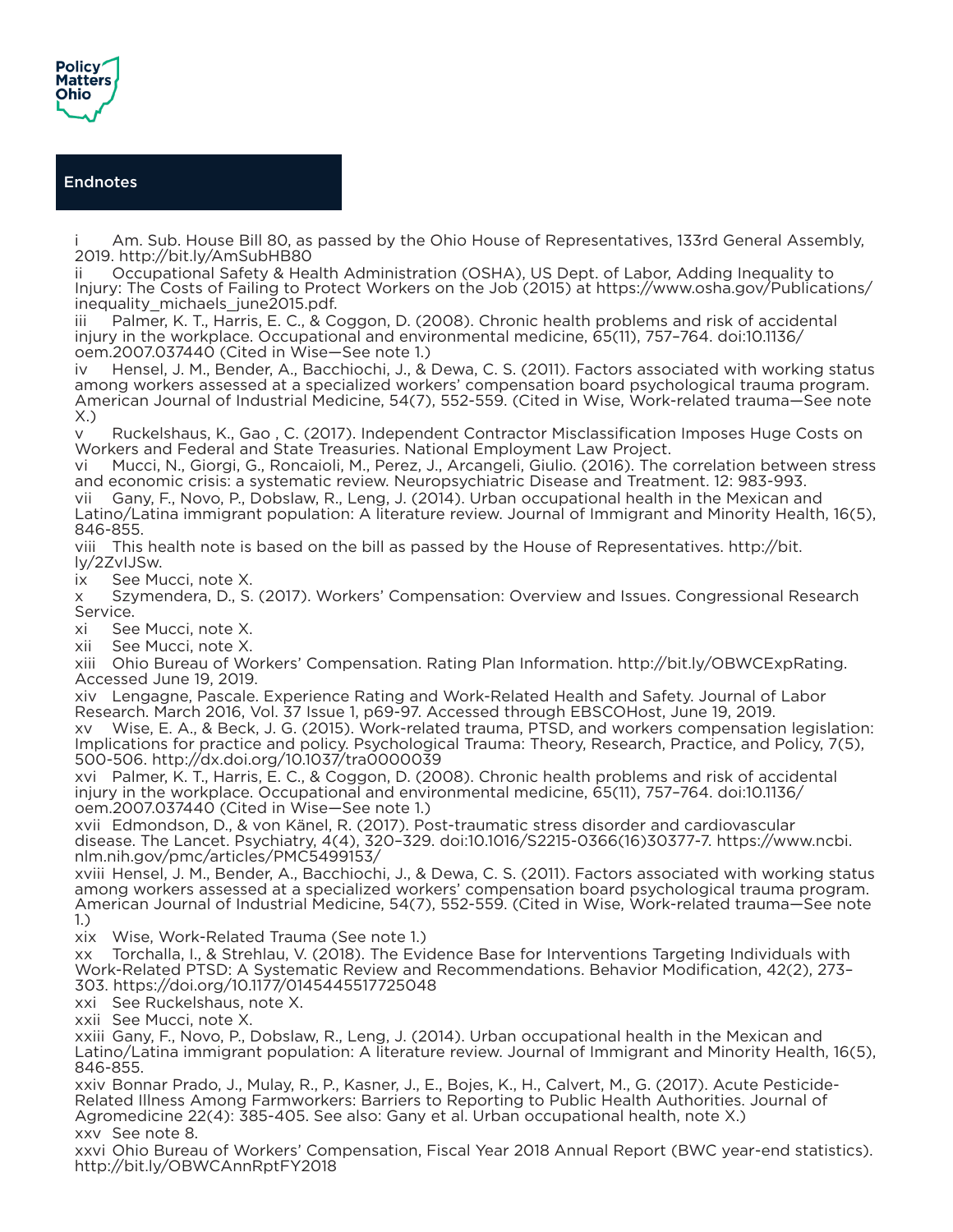xxvii OSHA. Adding Inequality to Injury. (See note 1.)

xxviii Ohio Bureau of Workers' Compensation, Fiscal Year 2018 Annual Report. http://bit.ly/ OBWCAnnRptFY2018

xxix Mucci, N., Giorgi, G., Roncaioli, M., Perez, J., Arcangeli, Giulio. (2016). The correlation between stress and economic crisis: a systematic review. Neuropsychiatric Disease and Treatment. 12: 983-993. xxx Ohio Bureau of Workers' Compensation. Rating Plan Information. http://bit.ly/OBWCExpRating. Accessed June 19, 2019.

xxxi Lengagne, Pascale. Experience Rating and Work-Related Health and Safety. Journal of Labor Research. March 2016, Vol. 37 Issue 1, p69-97. Accessed through EBSCOHost, June 19, 2019. xxxiiLBO Redbook, Ohio Legislative Service Commission, Bureau of Workers' Compensation Ohio Industrial Commission (Feb 2019) https://www.lsc.ohio.gov/documents/budget/133/workerscomp/ BWC-OIC-RB.pdf. Ohio's Bureau of Workers' Compensation provides workers' compensation insurance to employers (except to companies with enough resources to qualify for self-insurance programs). The Industrial Commission handles appeals of disputed claims.

xxxiii Ohio Bureau of Workers' Compensation, Fiscal Year 2018 Annual Report. http://bit.ly/ OBWCAnnRptFY2018

xxxiv Occupational Safety & Health Administration (OSHA), US Dept. of Labor, Adding Inequality to Injury: The Costs of Failing to Protect Workers on the Job (2015) at https://www.osha.gov/Publications/ inequality\_michaels\_june2015.pdf.

xxxv Occupational Safety & Health Administration (OSHA), US Dept. of Labor, Adding Inequality to Injury: The Costs of Failing to Protect Workers on the Job (2015) at https://www.osha.gov/ Publications/inequality\_michaels\_june2015.pdf. See also: Occupational Safety and Health Act of 1970, 29 U.S.C. 641-678. The specific requirement of employers to provide workplaces "free from recognized hazards that are causing or likely to cause death or serious physical harm" (OSHA's General Duty Clause) is 29 U.S.C. 654(a)(1).

xxxvi Ibid. See also: Census of Fatal Occupational Injuries Summary, 2013. U.S. Bureau of Labor Statistics. Retrieved February 11, 2015 from http://bls.gov/news.release/cfoi.nr0.htm

xxxvii Ibid. See also: Keogh, JP., Nuwayhid, I., Gordon, JL., Gucer, PW. (2000) The impact of occupational injury on injured worker and family. American Journal of Industrial Medicine. 38:498-506. xxxviii Szymendera, D., S. (2017). Workers' Compensation: Overview and Issues. Congressional Research Service.

xxxix OSHA. Adding Inequality to Injury. (See note 1.)

xl OSHA. Adding Inequality to Injury. (See note 1.)

xli Ibid.

xlii Asih, S., Neblett, R., Mayer, T.G. et al. (2018) Does the Length of Disability between Injury and Functional Restoration Program Entry Affect Treatment Outcomes for Patients with Chronic Disabling Occupational Musculoskeletal Disorders? Occupational Rehabilitation 28: 57. https://doi.org/10.1007/ s10926-016-9691-9

xliii Am. Sub. House Bill 80, as passed by the Ohio House of Representatives, 133rd General Assembly, 2019. http://bit.ly/AmSubHB80

xliv Geronazzo-Alman, L., Eisenberg, R., Shen, S., Duarte, C. S., Musa, G. J., Wicks, J., … Hoven, C. W. (2017). Cumulative exposure to work-related traumatic events and current post-traumatic stress disorder in New York City's first responders. Comprehensive Psychiatry, 74, 134–143. doi:10.1016/j. comppsych.2016.12.003 https://www.ncbi.nlm.nih.gov/pmc/articles/PMC5359025/ xlv Am. Sub. HB 80 (See note 12.)

xlvi Pai, A., Suris, A. M., & North, C. S. (2017). Posttraumatic Stress Disorder in the DSM-5: Controversy, Change, and Conceptual Considerations. Behavioral sciences (Basel, Switzerland), 7(1), 7. doi:10.3390/ bs7010007 http://bit.ly/2FpeXXR

xlvii Wise, E. A., & Beck, J. G. (2015). Work-related trauma, PTSD, and workers compensation legislation: Implications for practice and policy. Psychological Trauma: Theory, Research, Practice, and Policy, 7(5), 500-506. http://dx.doi.org/10.1037/tra0000039. See also Berger, W., Coutinho, E. S. F., Figueira, I., Marques-Portella, C., Luz, M. P., Neylan, T. C., . . . Mendlowicz, M. V. (2012). Rescuers at risk: A systematic review and meta-regression analysis of the worldwide current prevalence and correlates of PTSD in rescue workers. Social Psychiatry and Psychiatric Epidemiology, 47, 1001-1011. doi:10.1007/s00127-011- 0408-2 (Cited in Torchalla 2018—See note 23.)

xlviii Hensel, J. M., Bender, A., Bacchiochi, J., & Dewa, C. S. (2011). Factors associated with working status among workers assessed at a specialized workers' compensation board psychological trauma program. American Journal of Industrial Medicine, 54(7), 552-559. (Cited in Wise, Work-related trauma—See note 17.) See also Palmer, K. T., Harris, E. C., & Coggon, D. (2008). Chronic health problems and risk of accidental injury in the workplace. Occupational and environmental medicine, 65(11), 757–764. doi:10.1136/oem.2007.037440 (Cited in Wise—See note 17.)

xlix Edmondson, D., & von Känel, R. (2017). Post-traumatic stress disorder and cardiovascular disease. The Lancet. Psychiatry, 4(4), 320–329. doi:10.1016/S2215-0366(16)30377-7. https://www.ncbi. nlm.nih.gov/pmc/articles/PMC5499153/ See also: Wise, Work-Related Trauma l Ibid.

li Diabetes' ranking (7th) is based on combined mortality count for Type 1 and Type 2 diabetes. Only Type 2 diabetes is associated with PTSD. According to the Ohio Department of Health, it accounts for 90-95% of adult diabetes diagnoses nationwide.

lii Ohio Department of Health, "Chronic Diseases & Conditions." Accessed June 18, 2019 http://bit.